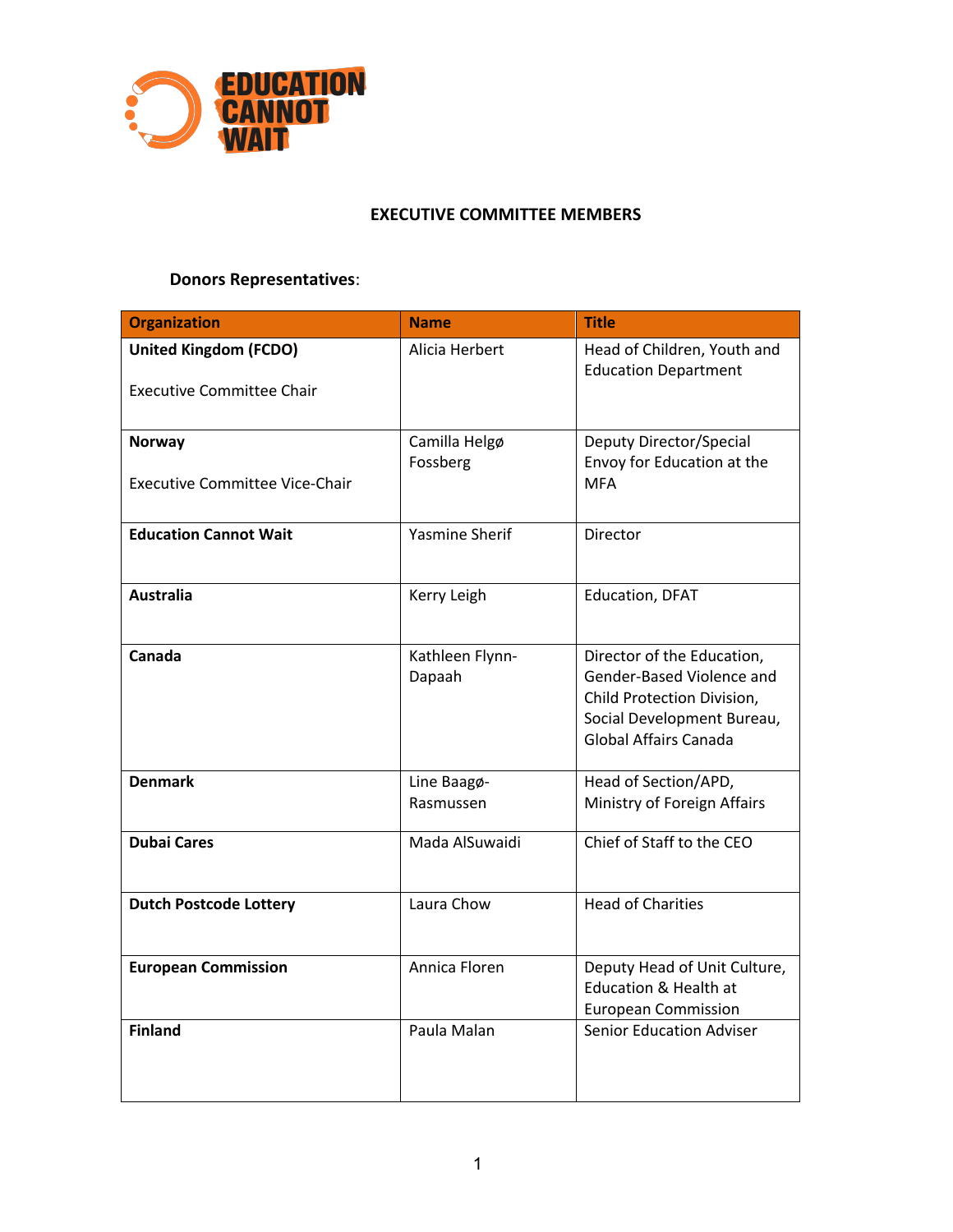

| <b>France</b>                | Charlotte Lebas       | Multilateral Policy Advisor -<br><b>Education and Development</b>                                    |
|------------------------------|-----------------------|------------------------------------------------------------------------------------------------------|
| Germany                      | Heike Kuhn            | Head of Education Division at<br><b>BMZ</b>                                                          |
| <b>Ireland</b>               | Carol Hannon          | Education Advisor,<br>Department of Foreign<br>Affairs, Ireland                                      |
| <b>LEGO Foundation</b>       | Anita Anastacio       | Initiatives Lead, Global<br>Programmes, LEGO                                                         |
| <b>Netherlands</b>           | Hulya Altinyelken     | Senior Policy Officer, Civil<br>Society and Education<br>Division / Social<br>Development Department |
| <b>Porticus</b>              | <b>Gerhard Pulfer</b> | Portfolio Manager for<br><b>Education in Displacement</b>                                            |
| <b>TBC</b>                   | Sweden                | <b>SIDA</b>                                                                                          |
| <b>Switzerland</b>           | Sonja Novikov         | <b>Education Advisor</b>                                                                             |
| <b>United States (USAID)</b> | LeAnna Marr           | Director of the Center for<br>Education, USAID                                                       |

## **UN & Multilateral Representatives:**

| <b>Organization</b>             | <b>Name</b>              | <b>Title</b> |
|---------------------------------|--------------------------|--------------|
| <b>Global Education Cluster</b> | Maria Agnese<br>Giordano | Coordinator  |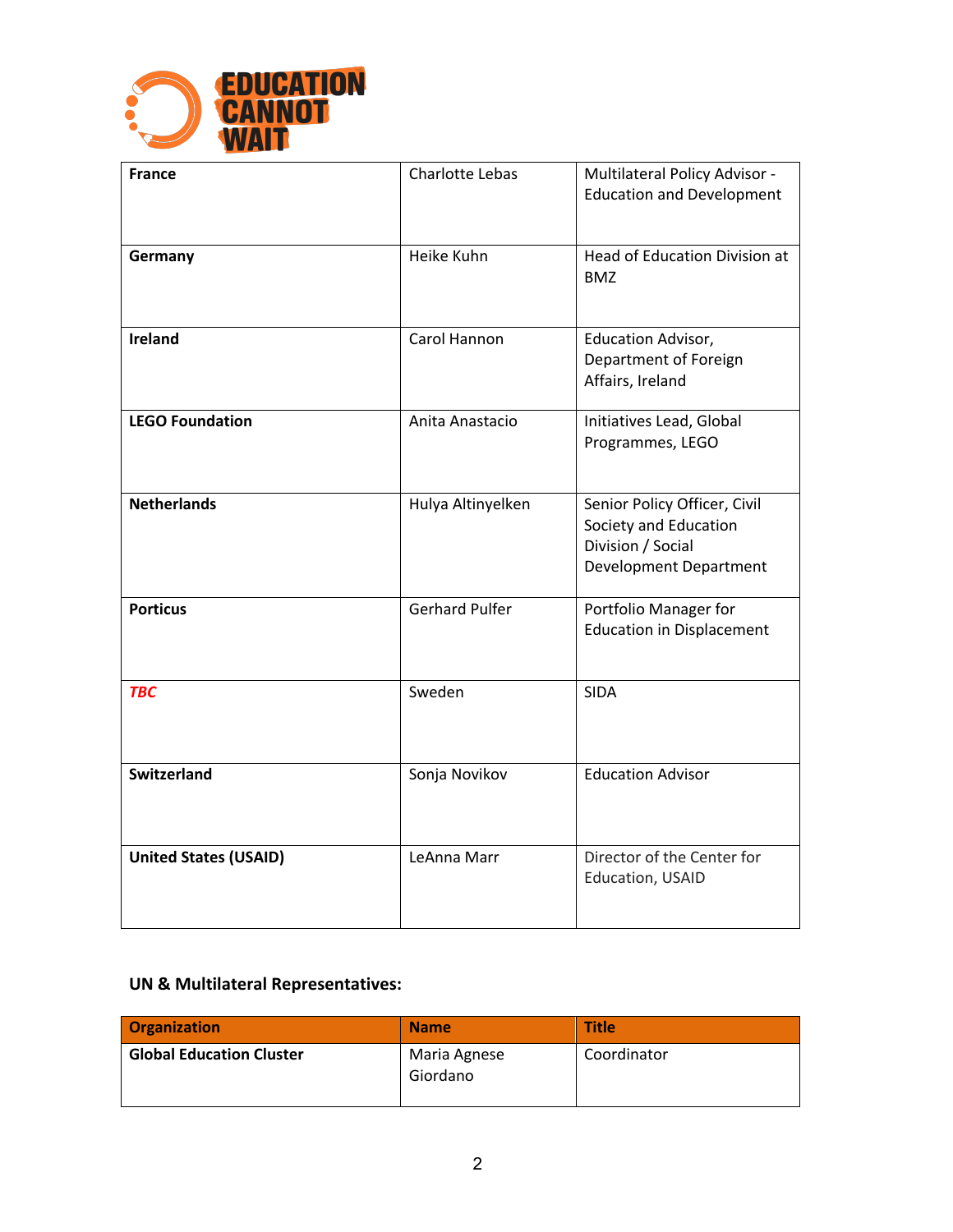

| <b>GPE</b>        | Padraig Power          | <b>Chief Finance &amp; Operations</b><br>Officer                                         |
|-------------------|------------------------|------------------------------------------------------------------------------------------|
| <b>INEE</b>       | Dean Brooks            | Director                                                                                 |
| <b>UNESCO</b>     | Yayoi Segi-Vltchek     | Chief, Section for Migration,<br>Displacement<br>Emergencies, and Education              |
| <b>UNHCR</b>      | Rebecca Telford (a.i.) | Deputy Director, Resilience<br>Division                                                  |
| <b>UNICEF</b>     | <b>Robert Jenkins</b>  | <b>Global Director of Education</b><br>and Adolescent<br>Development, UNICEF             |
| <b>UNICEF</b>     | Nazim Khizar           | Deputy Director, Division of<br><b>Financial and Administrative</b><br>Management/UNICEF |
| <b>World Bank</b> | Jamie Saavedra         | <b>Senior Director Education</b>                                                         |

### **Country Constituency Representatives:**

| <b>Organization</b> | <b>Name</b> | <b>Title</b>                  |
|---------------------|-------------|-------------------------------|
| Lebanon             | Fadi Yarak  | Director General of Education |

### **Civil Society Constituency Representatives:**